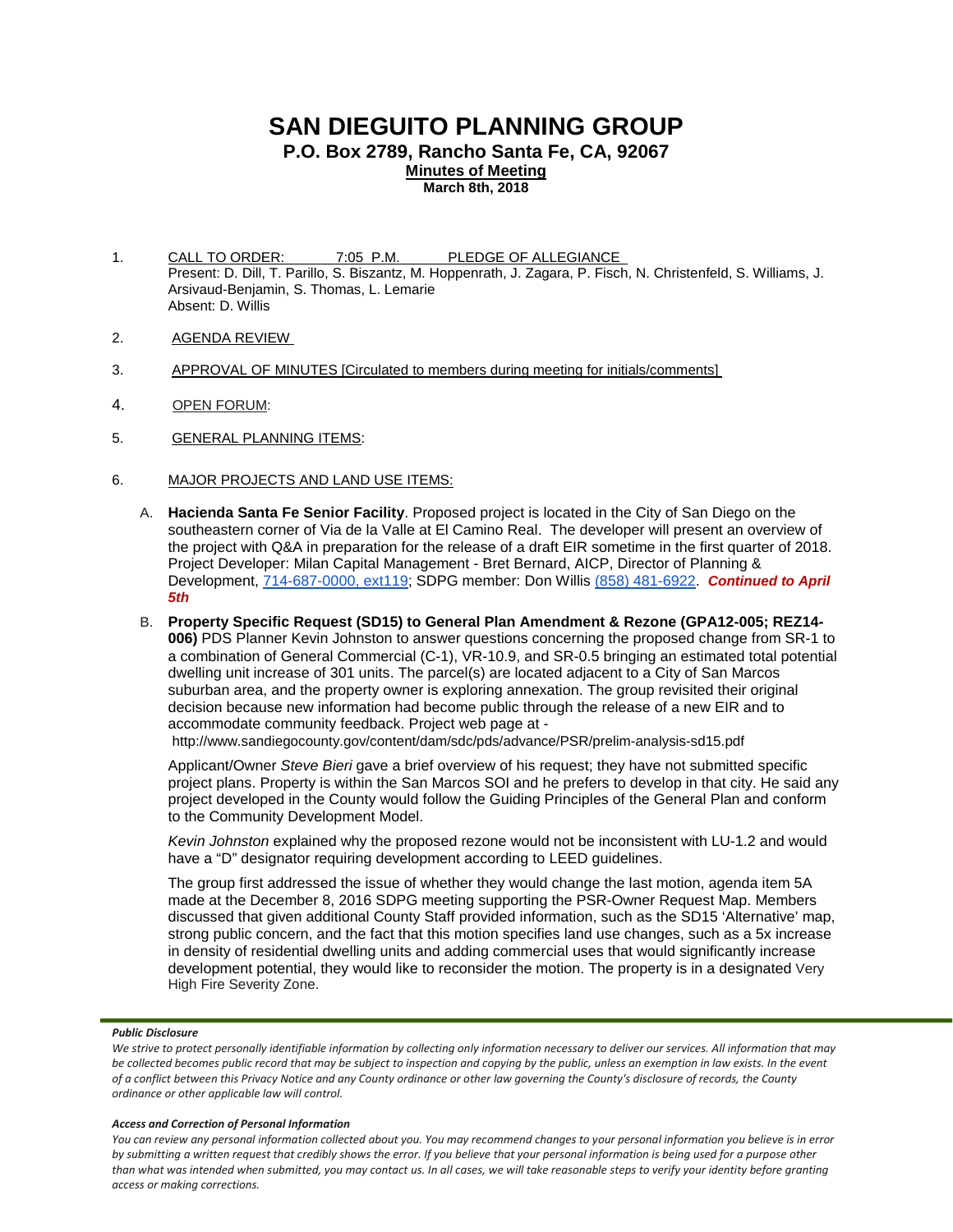**Motion:** By J. Arsivaud-Benjamin, **second** by L. Lemarie, to rescind first SDPG motion of December 2016 and make a new motion.

| Vote: | aves = $9$ | $nos = 1$ | abstain $= 1$ | absent/vacant = $2$ |
|-------|------------|-----------|---------------|---------------------|
|       |            | P. Fisch  | D. Dill       |                     |

*J. Arsivaud-Benjamin* reported that the property originally had a lower density, just 30 units, and then was increased to the current 61 in the GP update. She noted it is adjacent to conservation areas and has a high fire risk and felt that the 80 units (EIR alternative) and 362 units (PSR- Owner request), both with commercial areas, might be unwise planning. *M. Hoppenrath* commented that the General Plan Guiding Principles require areas of high fire risk to have reduced density.

*Markus Spiegelberg* of the Center for Natural Lands Management (CNLM) said the CNLM owns the surrounding open space, called the Rancho La Costa Habitat Conservation Area. He said they plan for the current density, and that higher density will increase vandalism and adversely impact the Preserve.

*Kevin Barnard* of The Escondido Creek Conservatory (TECC) said that because funding is calculated on the amount of land, the loss of this potential open space would reduce the ability of conservation groups to manage these lands. He pointed out that the property was adjacent to an old landfill and that the liner membranes meant to retain leachates would eventually fail. He also was concerned about increased traffic congestion during wildfire evacuations.

*Richard Murphy* (TECC) felt that the owner should increase the number of acres being purchased for mitigation because the edge effects of increased density would degrade the adjacent conservation areas.

*Kathe Kline* lives nearby in San Marcos and noted that it took 2 hours for residents to evacuate during the Cocos fire. She felt the area roads were already inadequate, especially during times when schools let out. She was afraid of becoming trapped in the event of another fire and felt that there should be no high-density development.

*Matt Simmons*, Land Use Consultant to the owner, said the County has learned from each fire season and now manages fire risk better. He suggested that a staggered release of evacuation notices would help to avoid overcrowding on area roads. *J. Arsivaud-Benjamin* cautioned that the benefit of such policies was dependent on assumptions about how fast the fire was moving, the direction and strength of the wind, the amount of combustible fuel, and the availability of County resources. In the recent Santa Rosa tragedy, she noted, the residents had no time to evacuate. *J. Arsivaud-Benjamin* pointed out that the Harmony Grove Village South Fire Protection Plan called for over 100 officers to direct evacuation traffic, a number that exceeds the standard daily allocation of officers for the entire City of San Diego. She stressed the importance of having a calculation of the evacuation capacity of the local area road network before adding density to the General Plan. *Richard Murphy* said there were 5 fires on the same day as the Cocos fire and anticipating an officer at every intersection was unrealistic. *S. Williams* said that the Fire Chief stressed in a meeting with Harmony Grove Village residents that people often ignore evacuation notices and choose not to leave in the predicted traffic patterns. *Kathe Kline* remarked that during the Cocos fire, about half of the residents of Old Creek Ranch in San Marcos never evacuated, according to their FaceBook page.

*Ginger Perkins* said her family has had a ranch in the area since 1951. She said that runoff water from nearby irrigated developments and the landfill scours the land and causes Copper Creek, once seasonal, to now flow year-round. The degraded condition of the land prevents regrowth of vegetation needed to absorb runoff. She said her family filled in the old Copper Creek Mine in 1965, but that area trails give the public 24 hour access and people have attempted to dig up some of the dangerous mine shafts. She was opposed to higher density that would encourage more trespassing activity on restricted open space and undeveloped private property in proximity to SD15.

*JP Theberge* of the Elfin Forest Harmony Grove Town Council was very concerned about the fire risk and traffic congestion. He cautioned about changing the zoning before there was a specific project to evaluate impacts, noting that the land could be sold to a different owner.

A further eight attendees submitted slips in opposition to the project, but either did not wish to speak or felt their issues had already been mentioned: Les Briney, Dee Folsa, Leeann Fiolka, Dave Aylmer, Robert Petitmermet, Jon Dummer, Sheri Powers, and Scott Sutherland.

## *Public Disclosure*

We strive to protect personally identifiable information by collecting only information necessary to deliver our services. All information that may *be collected becomes public record that may be subject to inspection and copying by the public, unless an exemption in law exists. In the event of a conflict between this Privacy Notice and any County ordinance or other law governing the County's disclosure of records, the County ordinance or other applicable law will control.*

## *Access and Correction of Personal Information*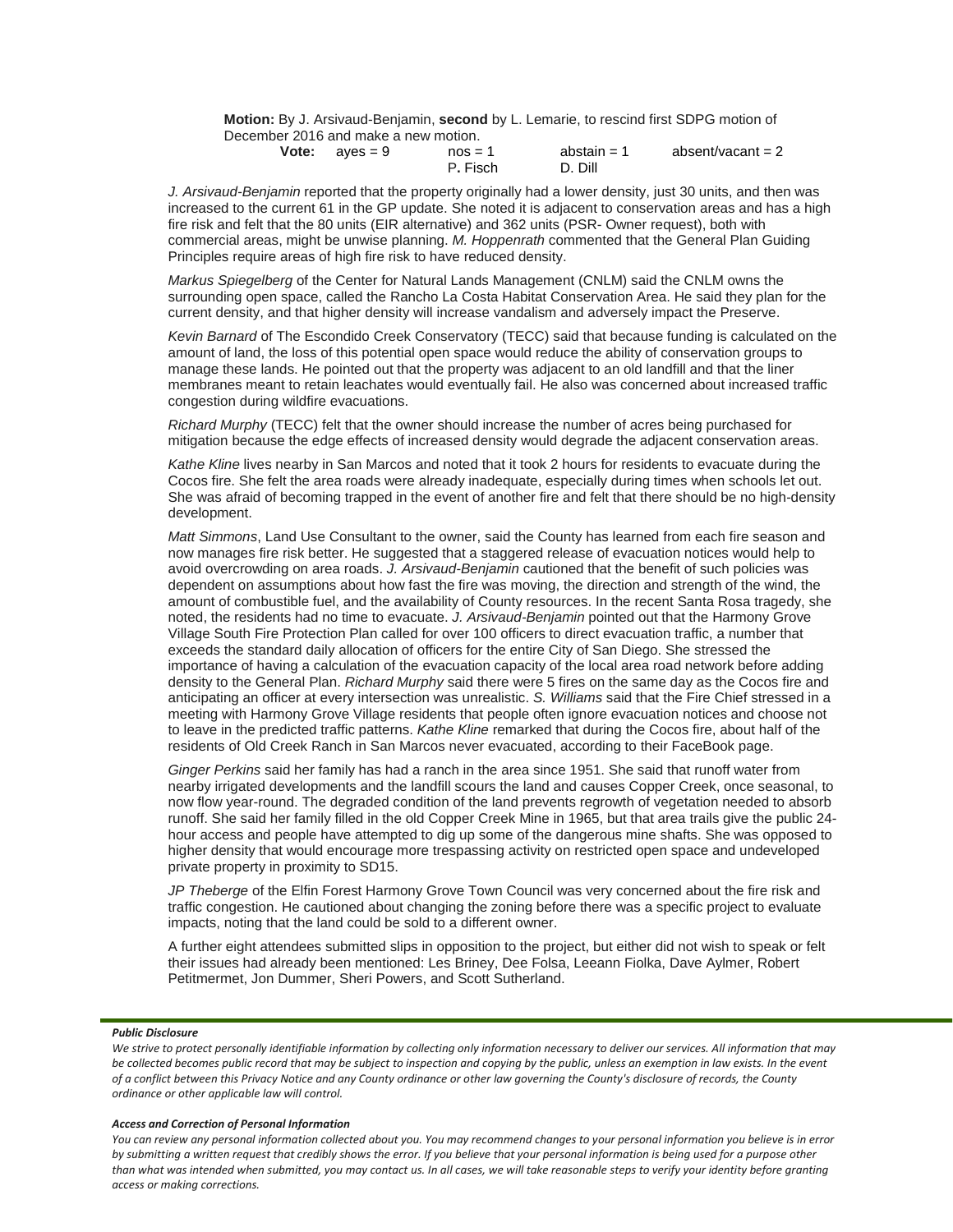*L. Lemarie* said an upzone now would mean the owner could get higher density "by right". *Kevin Johnston* clarified that higher density would not be "by right" but rather subject to discretionary approval, but that the maximum density allowed would be determined by the zoning.

*T. Parillo* felt that if the group disapproved of the upzone, it would be easier to stop a bad plan in the future from going forward.

*N. Christenfeld* believed that the zoning should determine the density appropriate for the property. A Specific Plan Amendment and Subdivision Map would be more appropriate in evaluating a 5x increase in density.

*S. Biszantz* thought the main focus should be the commercial area along the street. She asked the owner for his preferences, and *Steve Bieri* answered that he felt mixed use with residential and commercial would be best.

*P. Fisch* thought that it would be better to keep the 'Existing' zoning rather than speculate on the merits of possible future development.

**Motion:** By J. Arsivaud-Benjamin, **second** by S. Williams, to retain existing County zoning. **Vote:**  $\alpha$ yes = 9  $\alpha$  nos = 0  $\alpha$  abstain = 2  $\alpha$  absent/vacant = 2 S. Biszantz D. Dill

C. **PDS2018-AD-18-002 Kahatibi Open Space Encroachment Administrative Permit**. [16268 Via](https://maps.google.com/?q=16268+Via+Cazadero,+Rancho+Santa+Fe,+CA+92067&entry=gmail&source=g)  [Cazadero, Rancho Santa Fe, CA 92067,](https://maps.google.com/?q=16268+Via+Cazadero,+Rancho+Santa+Fe,+CA+92067&entry=gmail&source=g) APN 269-201-52-00. The project deviation is the installation of a boundary wall along the property lines. Applicant Representative: Kenneth Discenza, [619-540-](tel:(619)%20540-7462) [7462;](tel:(619)%20540-7462) PDS Planner: Sean Oberbauer, [858-495-5747;](tel:(858)%20495-5747) SDPG Member: Steve Thomas, [858-232-8580.](tel:(858)%20232-8580)

|                           |           | Motion: By S. Thomas, second by J. Arsivaud-Benjamin, to approve as presented. |                   |
|---------------------------|-----------|--------------------------------------------------------------------------------|-------------------|
| <b>Vote:</b> $a$ yes = 11 | $nos = 0$ | $abstain = 0$                                                                  | absent/vacant = 2 |

D. **PDS2018-AD-18-004 Fortuna Farms Administrative Permit**. Waiver for an additional 5,564 sq ft service building. Private residence and equestrian facility on an eight-acre parcel located at the corner of Via De Fortuna and El Camino Del Norte, Rancho Santa Fe; APN 265-160-2500. Property Owners: Caroline LaBarre and Tim Porthouse, [520-390-4470;](tel:(520)%20390-4470) Applicant's Contact: Allard Jansen Architects, [619-450-6550;](tel:(619)%20450-6550) PDS Planner: John Leavitt, [858-495-5448;](tel:(858)%20495-5448) SDPG Member: Laurel Lemarie, [858-756-2835.](tel:(858)%20756-2835) *Continued to May 10th* 

# 7. ADMINISTRATIVE MATTERS:

- **A.** Community Reports<br>**B.** Consideration and com-
- **B.** Consideration and comments on circulation mail<br>**C.** Future agenda items and planning
- **C.** Future agenda items and planning<br>**D.** Prospective & returning Planning G.
- **D.** Prospective & returning Planning Group members<br>**E.** Supply orders and reimbursement of expenses p.
- **E.** Supply orders and reimbursement of expenses printing of 400 new speaker slips @ cost of \$34.05

**Motion:** By D. Dill, **second** by J. Zagara, to approve County reimbursement to secretary for printing fees.<br>Vote:

 $aves = 11$   $nos = 0$   $abstain = 0$   $absent/vacant = 2$ 

Adjourned 9:40 pm.

**NOTE: The San Dieguito Planning Group currently has one vacancy.** If you wish to become a member of the SDPG, please provide the chair with your current resume and plan to attend 2 or 3 meetings in advance of processing your application for membership.

## *Public Disclosure*

*We strive to protect personally identifiable information by collecting only information necessary to deliver our services. All information that may be collected becomes public record that may be subject to inspection and copying by the public, unless an exemption in law exists. In the event of a conflict between this Privacy Notice and any County ordinance or other law governing the County's disclosure of records, the County ordinance or other applicable law will control.*

## *Access and Correction of Personal Information*